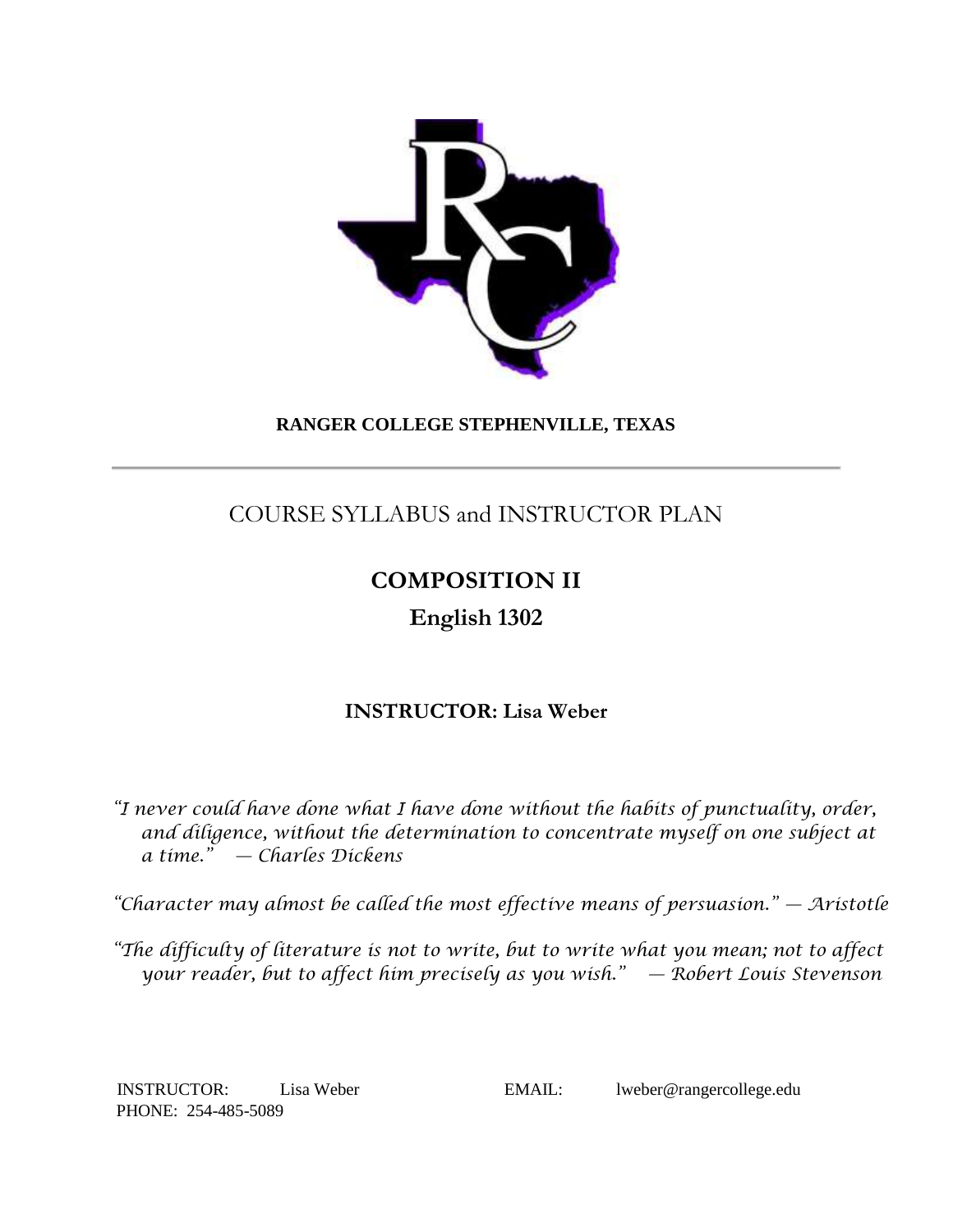#### HOURS: **By appointment only**

**Course Description:** This class is a continuation of English 1301 with further emphasis on essay composition and literary analysis as the basis of essay generation. The course includes instruction and practice in writing a formal research paper.

**Required Background or Prerequisites:** Students in English 1302 must have either 1) previously taken and passed English 1301, or 2) been exempted from English 1301 (e.g., by ACT or SAT scores).

#### **Required Text & Materials**

Title: *The Bedford Introduction to Literature* for Ranger College Author: Michael Meyer Publisher: Bedford St. Martin's ISBN-13: 978-1-319-08557-5-8

#### **Texas Core Curriculum Statement of Purpose**

The Texas Higher Education Coordinating Board implemented the current statewide Core Curriculum in 2014. It specifies not only the core classes that all college students must take regardless of their major (what many people refer to as general education requirements or "the basics") but the underlying rationale for specifying a common core of courses and subjects that will stand at the base of any academic college degree. Here, in part, is that rationale:

Given the rapid evolution of necessary knowledge and skills and the need to take into account global, national, state, and local cultures, the Texas Core Curriculum (TCC) must ensure that students will develop the essential knowledge and skills they need to be successful in college, in a career, in their communities, and in life. . . . Through the Texas Core Curriculum, students will gain a foundation of knowledge of human cultures and the physical and natural world, develop principles of personal and social responsibility for living in a diverse world, and advance intellectual and practical skills that are essential for all learning.

**Core Objectives**: This course meets the following of the six Core Objectives established by Texas:

- ☒ **Critical Thinking Skills (CT)**: Creative thinking, innovation, inquiry, and analysis, evaluation, and synthesis of information
- ☒ **Communication Skills (COM)**: Effective development, interpretation, and expression of ideas through written, oral, and visual communication
- ☐ **Empirical and Quantitative Skills (EQ)**: Manipulation and analysis of numerical data or observable facts resulting in informed conclusions
- ☒ **Teamwork (T)**: The ability to consider different points of view and to work effectively with others to support a shared purpose or goal
- ☐ **Social Responsibility (SR)**: Intercultural competence, knowledge of civic responsibility, and the ability to engage effectively in regional, national, and global communities
- $\boxtimes$  **Personal Responsibility (PR)**: The ability to connect choices, actions, and consequences to ethical decision-making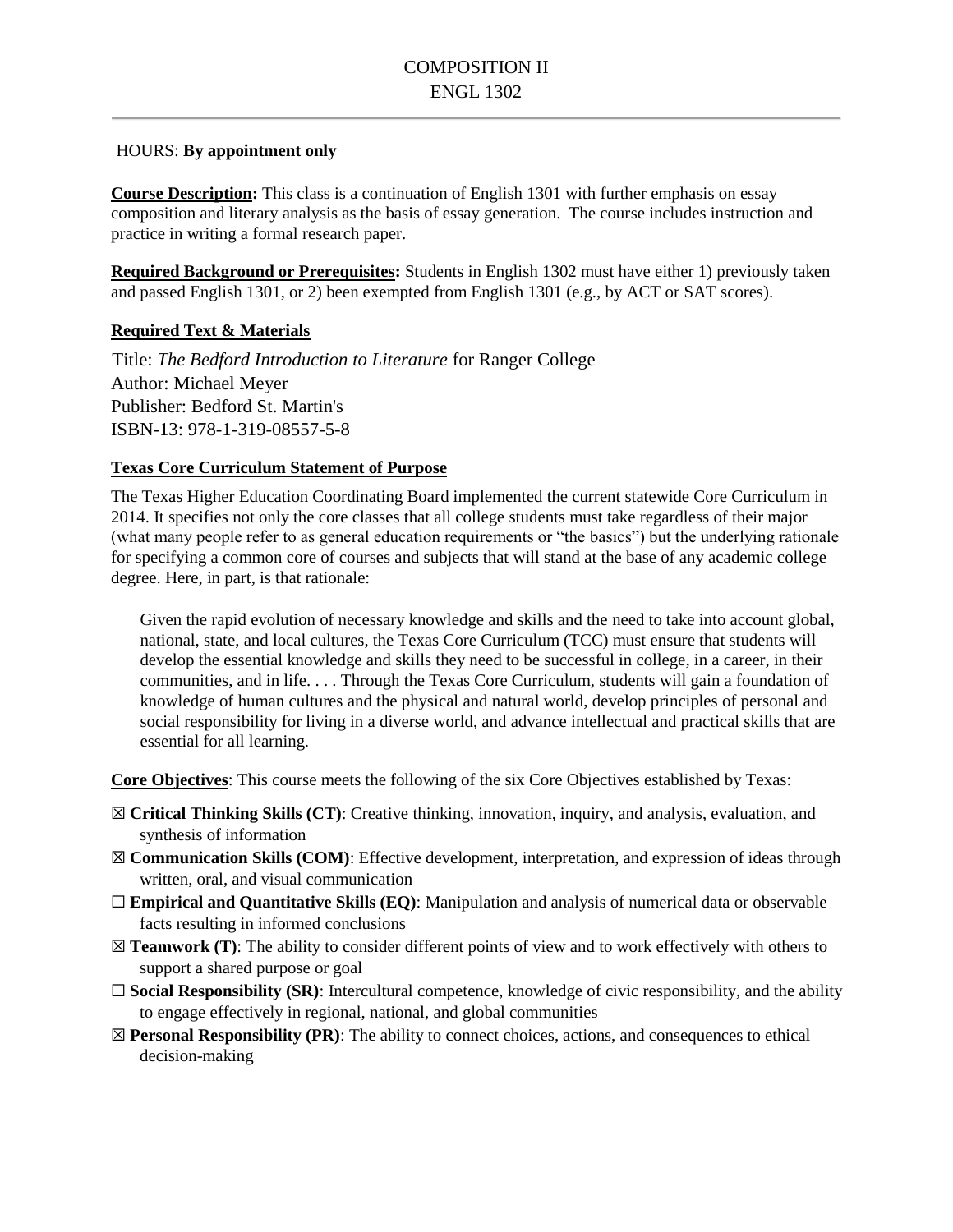#### **Methods of Instruction**

This is a multimedia class, and as such it may include lectures, assigned readings, discussions, group projects, videos, electronic documents, PowerPoints, and more.

#### **Methods of Assessment**

Each of these assessments addresses one or more of the Core Objectives:

- **Papers (CT, COM, T) (40 percent of total grade):** Students will write **several response papers**, a **fiction analysis paper**, a **poetry analysis paper**, and **one research paper**, and will participate in writing-related activities throughout the semester as prescribed by the instructor. These writings will be evaluated by the ability to identify a strong central idea (or in the case of the research paper, a fully formed thesis statement), support this central throughout the paper, demonstrate unity and focus, deploy appropriate and pleasing prose style, and talk insightfully about the subject matter. They will demonstrate students' proper use of grammar, punctuation, sentence structure, and spelling. The research paper will require proper documentation of sources using MLA format. The assignments will be composed during allocated time periods and will be graded according to clearly specified criteria (see "Essay Grading Criteria" on page 4 of this syllabus).
- **"Yes, I Did the Reading" (YIDTR) Quizzes (CT) (20 percent):** Quizzes will assess the adequate completion of assigned readings and students' understanding of the literary and thematic concepts and issues involved in these readings.
- **Miscellaneous Daily Work (CT, CS, PR) (20 percent):** Various assignments may be given to help students practice and reinforce the conceptual and writing skills that are the focus of this course.
- **Final Exam (CT, COM) (20 percent):** There will be an in-class final exam given on Thursday December 8<sup>th</sup>..

**Grading:** The standard grading scale will be used for all assessments and your final course grade.

A=90-100% B=80-89 C=70-79% D=60-69% F=Below 60%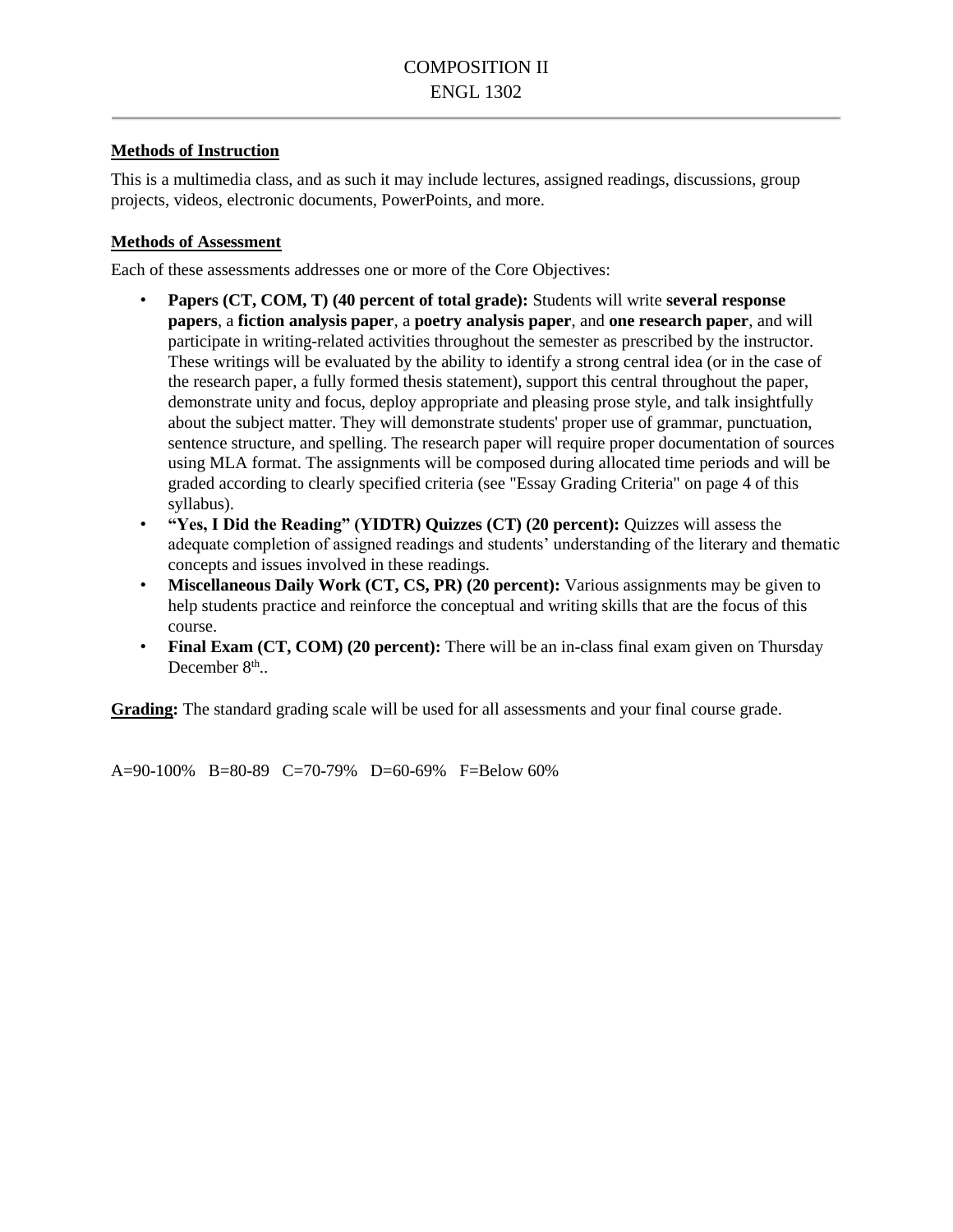## **Rules, Guidelines, and Strong Advice**

The following rules and guidelines about classroom behavior are to be memorized, internalized, and strictly adhered to. Failure to do so will negatively impact your experience of this class, not to mention your grade. **Arrive on time.** Class begins promptly at the scheduled time. This means you should be in your seat and ready to discuss the assigned work (see rules 2, 3, and 4) every Thursday at 5:30 p.m.

- 1. **Always bring the assigned reading to class.** If there is an assigned reading on a given class day, class time will be devoted to discussing that reading. We will also read a great deal of material aloud together. In order for you to participate in close readings and discussions, it is imperative that you have in hand all of the assigned texts for each day. A few texts may be provided electronically through Blackboard. In these cases, it is acceptable for you to access them in class using a laptop computer (see rule 8), but not your phone (see rule 7).
- 2. **Come to class prepared.:** You are expected to participate in class discussions and come to class meetings having completed all assigned readings and written work.
- 3. **Turn in assignments on time.** By accepting this syllabus, you agree to accept a score of zero on any late work.
- 4. **Don't cheat.** Any assignment reflecting cheating, plagiarism, or any other form of academic dishonesty will receive a grade of zero. A second instance will result in automatic failure of the class.
- 5. **Six absences = Dropped from class with a failing grade.** I expect you to attend class regularly. As per Ranger College's stated absence policy in the general college catalog (see pages 25-26 at http://rangercollege.edu/catalog.pdf), the only absences that will be excused are "official" ones, defined as those that occur due to authorized Ranger College activities (such as sporting events). Unofficial absences are counted from the first day of class as listed in the College Calendar, regardless of the date of your registration.
- 6. **No phones. Ever. This even includes using your phone to access course materials**. Your phone must be turned off and properly stowed in your bag or otherwise stored off your person prior to class takeoff, which is promptly at 5:30 p.m. (see rule #1 above). Your phone should NEVER be in your hand, on your desk, in your pocket, or anywhere else that it might distract you, your classmates, or the instructor.
- 7. **Students with laptops must sit in the first two rows.** Allowing you to bring and use a laptop is a concession to the practical reality of our culture's present digital technological circumstance. Requiring you to sit in the front of the class if you exercise this option is a response to the practical reality of student tendencies when they have a computer in front of them.

**ADA Statement:** Ranger College provides a variety of services for students with learning and/or physical disabilities. Students are responsible for making the initial contact with the Ranger College Counselor. It is advisable to make this contact before or immediately after the semester begins.

**Non-discrimination Statement:** Admissions, employment, and program policies of ranger college are nondiscriminatory in regard to race, creed, color, sex, age, disability, and national origin.

**Email:** I am happy to communicate with you by email and will do my best to respond within 24 hours during the week. Messages sent over the weekend will be read on Mondays. In the subject line of any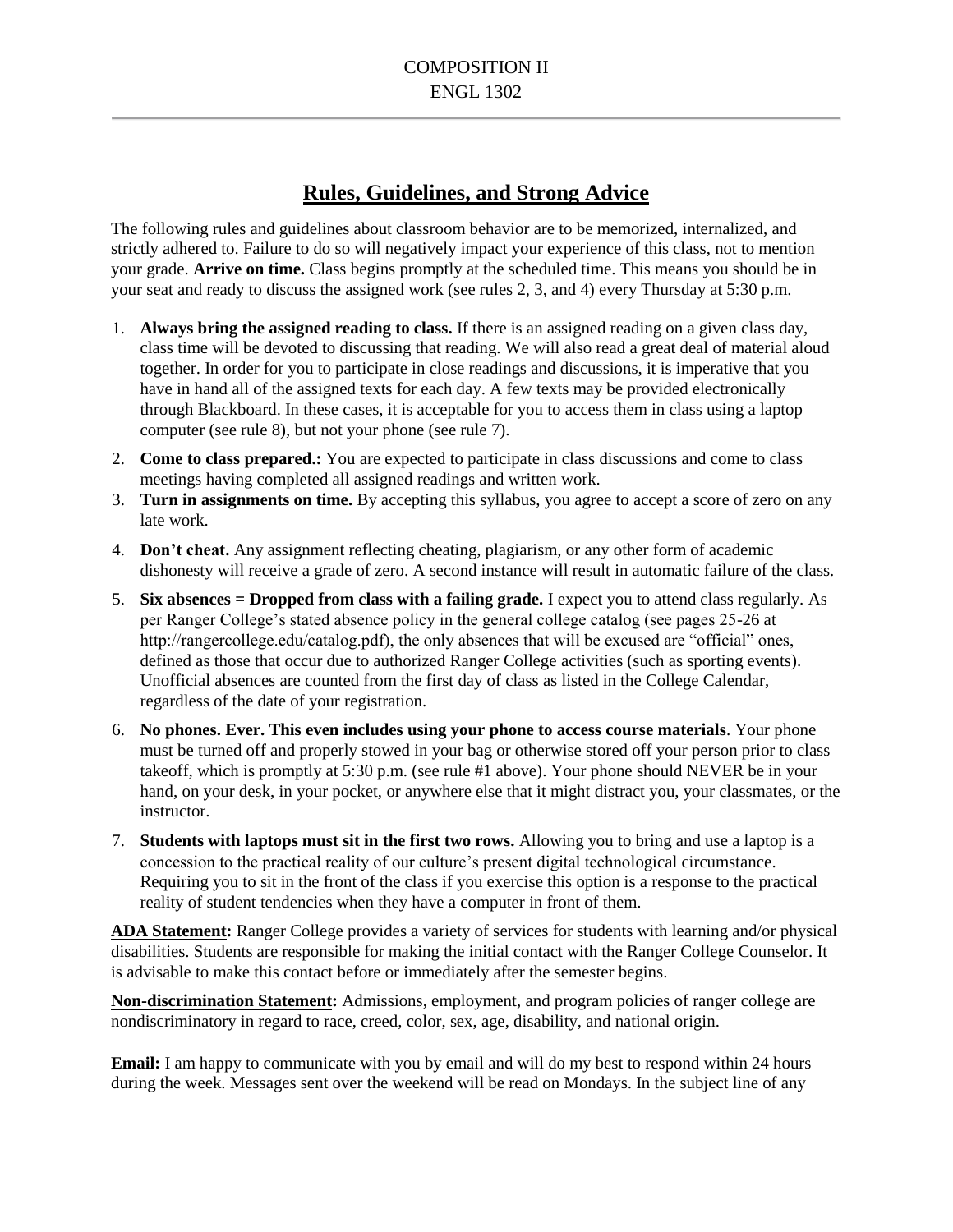email that you send me, please indicate the content of the email. Then begin your message in the following manner: Dear Mrs. Weber, My name is \_\_\_\_\_\_ and I am in your English 1302 class.

### E**SSAY GRADING CRITERIA**

- An **A paper (90-100%)** is excellent in nearly all respects. It shows originality of thought that goes well beyond material presented in class. It is well argued and well organized with a clear, specific, and ambitious central idea. It is well developed with content that is specific, interesting, appropriate, and convincing. It has logical and artful transitions and is marked by stylistic finesse and varied sentence structures. It demonstrates command of mature diction and has few, if any, mechanical, grammatical, spelling, or diction errors.
- A **B paper (80-89%)** is excellent in several respects but may have a less sophisticated central idea, a less distinguished style, some minor lapses in organization and development, some ineffective sentence structures, and some minor mechanical, grammatical, spelling, or diction problems.
- A **C paper (70-79%)** is generally competent, but compared to a B paper, it may have a weaker central idea and less effective style and development. It may contain some lapses in organization, poor or awkward transitions, less varied sentence structures that tend toward choppiness or monotony, significant problems with mechanics, grammar, spelling, and diction.
- A **D paper (60-69%)** is below average and may pursue a central idea that is too vague or too obvious to be developed effectively. It generally exhibits problems with organization, support, transitions, sentence structures, mechanics, grammar, spelling, and diction that impede understanding.
- An **F paper (59% and below)** is far below average and may have no clear thesis or central topic. It may display a lack of organization, support, and development. It may contain major and repeated problems with mechanics, grammar, spelling, and diction and may fail to fulfill the assignment or may be unacceptably brief.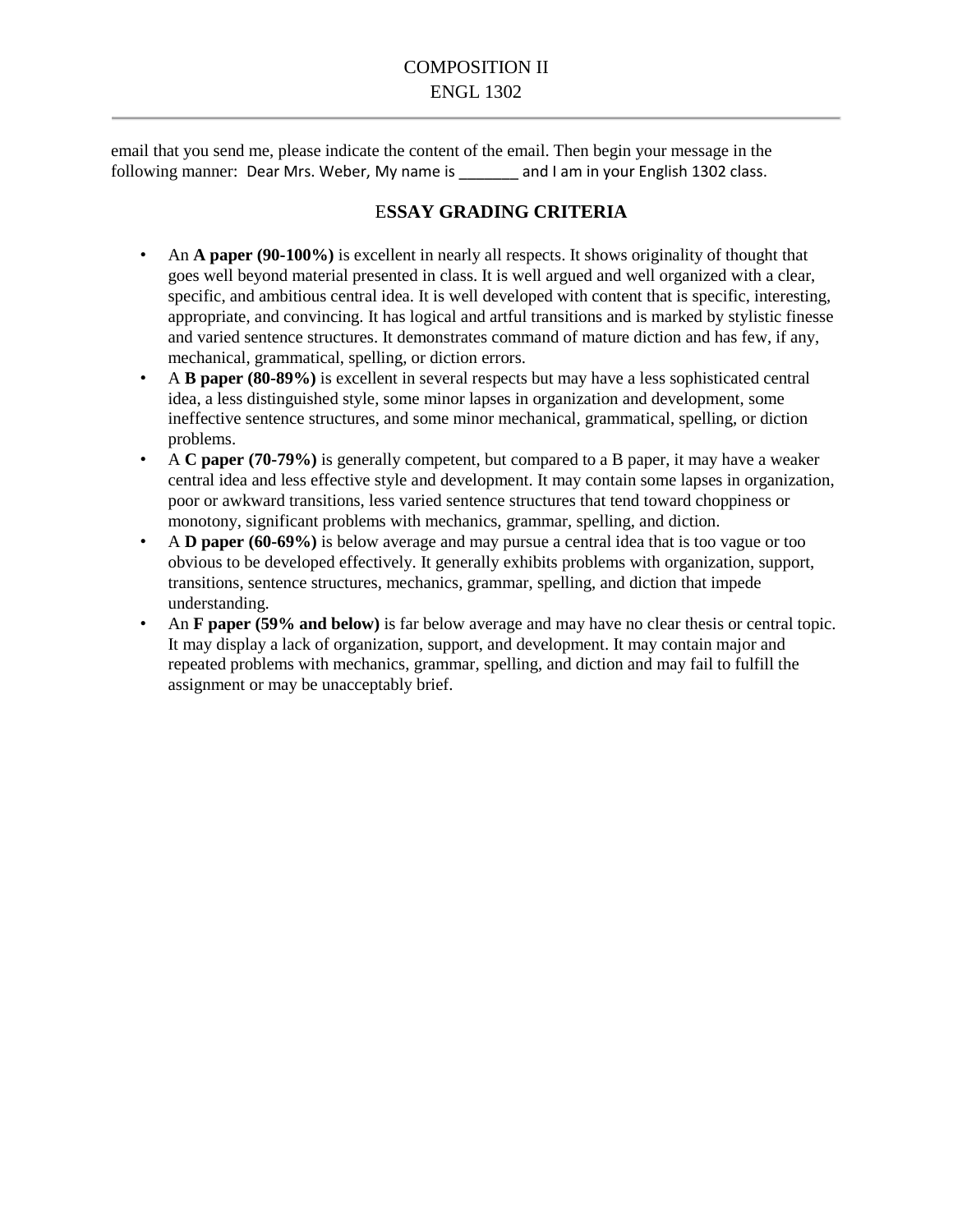# **Course Outline and Schedule**

Reading assignments and the dates of exams and written assignments are subject to revision as needed. I will announce all revisions in class, post them on Blackboard, and do my best to make sure that everyone knows about the changes. If you miss class, you are still responsible for submitting assignments according to any revisions that we make to the schedule.

| <b>WEEK</b>    | <b>DATE</b>               | <b>TOPIC/ASSIGNMENT</b>                                                                                                                 |
|----------------|---------------------------|-----------------------------------------------------------------------------------------------------------------------------------------|
|                |                           | Introduction to class                                                                                                                   |
|                |                           | Syllabus<br><b>Course Outline</b>                                                                                                       |
|                |                           | <b>Homework:</b>                                                                                                                        |
|                |                           |                                                                                                                                         |
|                |                           | How do we define "literature"? Read pages 1-3                                                                                           |
| 1              | Week 1<br>August 28       | Why do we read literature? Read "The Value of Imaginative Literature," Michael<br>Meyer's introduction to our textbook. Pages 4-5       |
|                |                           | Write (type) a 1-2 page's narrative about your lifelong relationship or experience<br>to literature. Due at next class                  |
|                |                           | UNIT 1: READING AND WRITING ABOUT FICTION                                                                                               |
| $\overline{2}$ | Week 2<br>September 4     | <b>ASSIGNMENT DUE:</b> Paper about you and literature                                                                                   |
|                |                           | How to read fiction (13-45)                                                                                                             |
|                |                           | How to write about fiction (46-65)                                                                                                      |
|                |                           | <b>Homework:</b>                                                                                                                        |
|                |                           | Read "The Story of an Hour" (15-22)                                                                                                     |
|                |                           | Read "Secret Sorrow" (31-39) and "A Sorrowful Woman" (39-43)<br>Write a Reader Response Paper covering "Secret Sorrow" and "A Sorrowful |
|                |                           | Woman"                                                                                                                                  |
|                |                           | ASSIGNMENT DUE: Reader Response Paper #1 on A Secret Sorrow" and "A<br>Sorrowful Woman."                                                |
| 3              | Week 3<br>September<br>11 | The elements of fiction: Plot (66-102), character (107-56), setting (159-194),<br>point of view $(195-215)$                             |
|                |                           | <b>Homework:</b>                                                                                                                        |
|                |                           | Read "A Rose for Emily" by William Faulkner (78-88)                                                                                     |
|                |                           | Write a Reader Response paper over reading.                                                                                             |
|                |                           | Due Next Class Study for quiz for next class over the terms                                                                             |
|                |                           |                                                                                                                                         |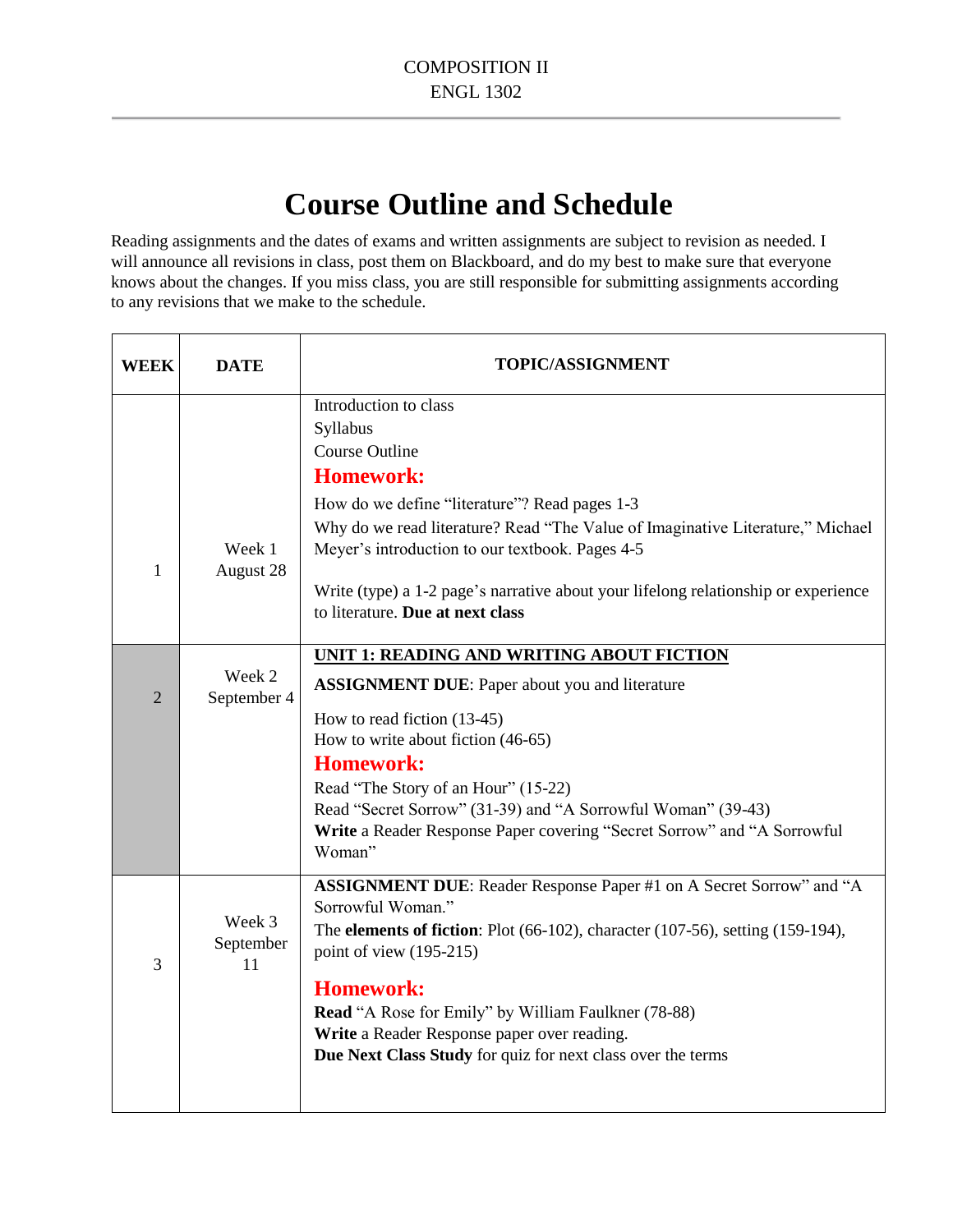## COMPOSITION II ENGL 1302

| $\overline{4}$ | Week 4<br>September 18    | ASSIGNMENT DUE: Reader Response Paper #2 on "A Rose for Emily" (99-<br>109)<br>The <b>elements of fiction</b> : Symbolism (220-46), theme (247-71), style, tone, and<br>irony (272-96)<br><b>Homework:</b><br>Read Flannery O'Conner's "Good Country People" (372-85)<br>Write a Reader Response paper over reading.                                                                                                                                                                              |
|----------------|---------------------------|---------------------------------------------------------------------------------------------------------------------------------------------------------------------------------------------------------------------------------------------------------------------------------------------------------------------------------------------------------------------------------------------------------------------------------------------------------------------------------------------------|
|                |                           | Study for quiz for next class over the Element of Fiction terms                                                                                                                                                                                                                                                                                                                                                                                                                                   |
| 5              | Week 5<br>September<br>25 | ASSIGNMENT DUE: Response paper #3 on "Good Country People"<br>"Combining the Elements of Fiction: A Writing Process" (299-311)<br><b>Homework:</b><br><b>Read</b> "A Bride Comes to Yellow Sky" by Stephen Crane (251-58)<br>Write your last Reader Response over one of the four choices listed below.<br>"A Bride Comes to Yellow Sky," "The Story of the Good Little Boy" by Mark<br>Twain (525-28), "Barn Burning" by William Faulkner (403-29) or "Killings"<br>by Andre Dubus (89-102)      |
| 6              | Week 6<br>October 2       | <b>ASSIGNMENT DUE:</b> Requirements, guidelines, and advice for fiction analysis<br>paper. Discuss possible topics.<br><b>Homework:</b><br>Write your first draft of fiction analysis paper                                                                                                                                                                                                                                                                                                       |
| $\overline{7}$ | Week 7<br>October 9       | First draft of fiction analysis paper due (bring paper copy to class).<br>Conduct peer reviews of first draft.<br>If peer reviews are completed, you may use the computer lab to begin<br>final copy- bring flash drive.<br><b>Homework:</b><br>For next week's class bring in the lyrics of one of your favorite songs<br>(must be clean) as we dive into poetry                                                                                                                                 |
| 8              | Week 8<br>October<br>16   | <b>UNIT 2: READING AND WRITING ABOUT POETRY</b><br>How to read poetry for maximum enjoyment and understanding (755-92)<br><b>Elements of poetry:</b> Word choice, word order, and tone (635-68), images (669-<br>87), figures of speech (688-709), and symbol, allegory, and irony (710-29)<br>Sounds (916-44), patterns of rhythm (945-69), poetic form (970-99), and open<br>form 1000-22).<br><b>Homework:</b><br>Study for quiz for next class over the terms covered in class and in reading |
| 10             | Week 10<br>October<br>30  | Read Susan Glaspell's Play "Trifles" (1080-1089)<br>Discussion of literary research paper assignment.<br>Research paper topics due<br>Brainstorming ideas and outline for research<br>If time allows, we will go to computer lab                                                                                                                                                                                                                                                                  |